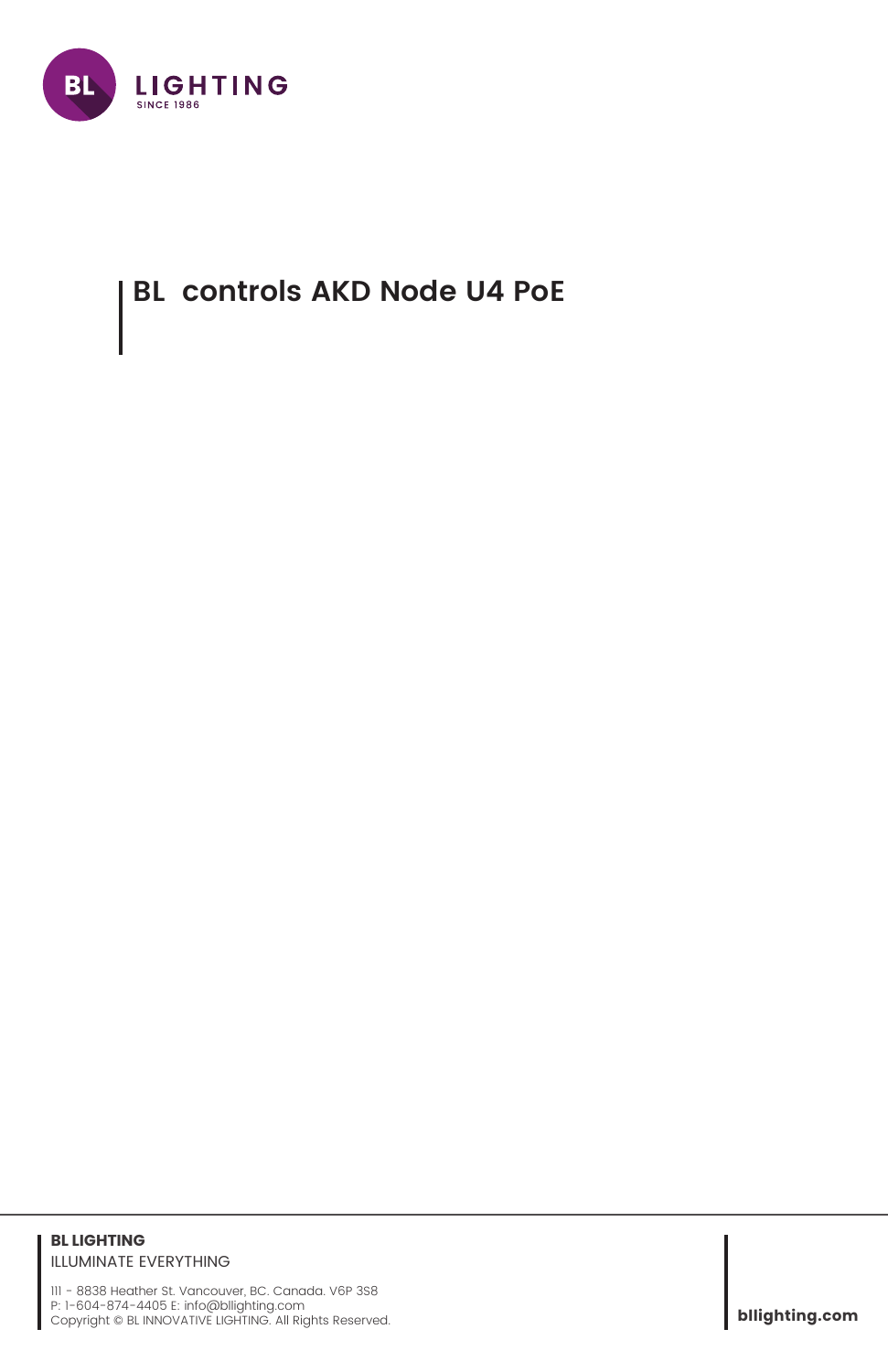

For this device you will need

- 1 PoE enabled network switch
- 1 or more RJ45 ethernet cables

1 - Plug in your ethernet cable into the BL 4 Port ArtNet DMX Node and connect it to your PoE enabled network switch.

2 - Download the eDMX Configuration Utility, it can be found here https://dmxking.com/artnetsacn/edmx4-pro under the downloads tab.

- The BL 4 Port ArtNet DMX node is preset with static network settings. You will need to configure your network settings to interface with the device. The default settings are as follows:

| <b>Parameter</b>                       | <b>Default Setting</b>   |
|----------------------------------------|--------------------------|
| <b>IP Address</b>                      | 192.168.0.112            |
| <b>Subnet Mask</b>                     | 255.255.255.0            |
| <b>Default Gateway</b>                 | 192.168.0.254            |
| <b>Unsolicited</b><br>IGMPv2<br>Report | <b>Unchecked</b>         |
| <b>Network Mode</b>                    | <b>Static IP address</b> |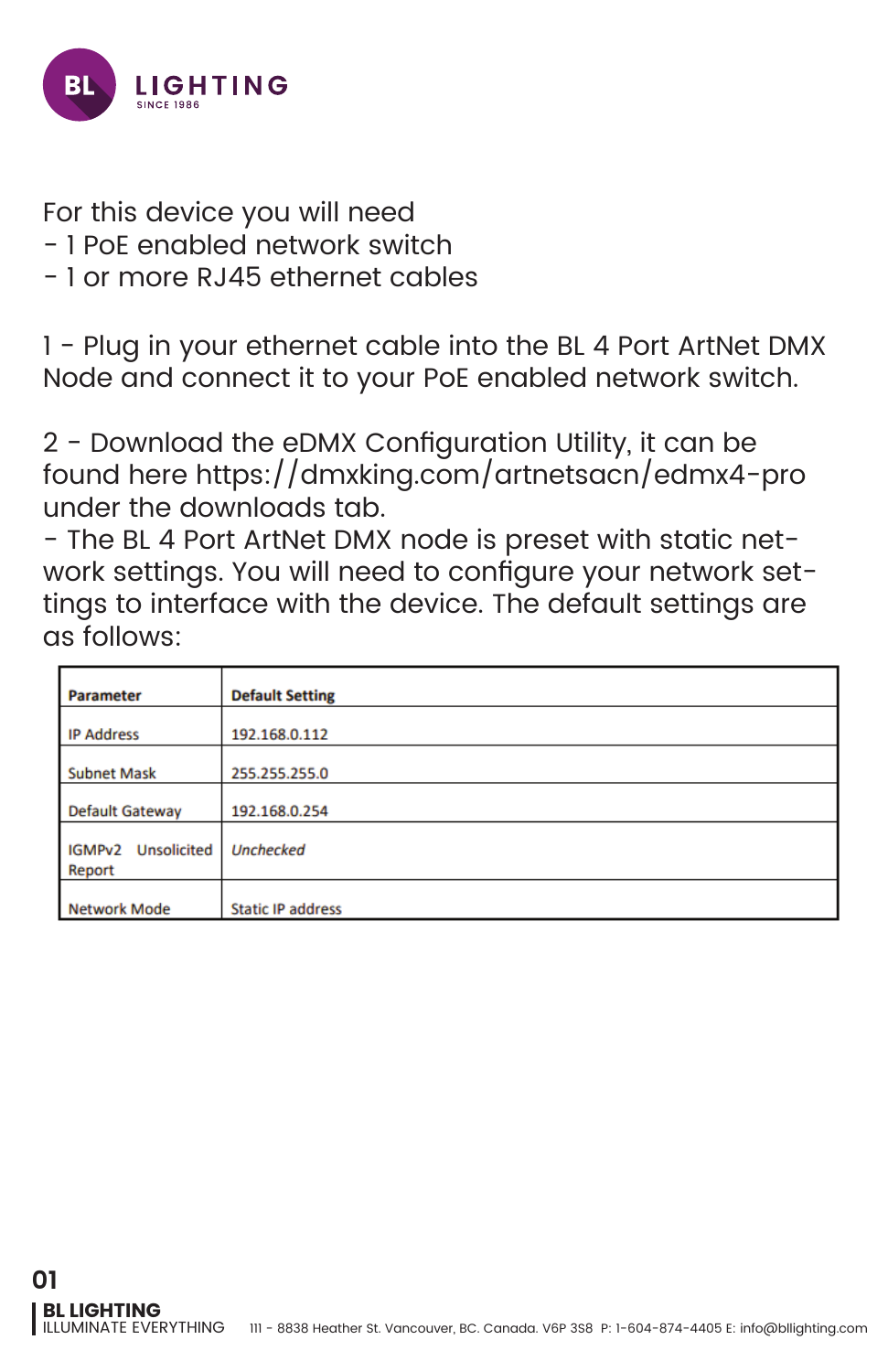3 - Navigate to your PCs Network settings and set your PC to Static IP.

| $\lnot$ Use the following IP address: |                |  |  |  |
|---------------------------------------|----------------|--|--|--|
| <b>IP</b> address:                    | 192.168.50.200 |  |  |  |
| Subnet mask:                          | 255.255.255.0  |  |  |  |
| Default gateway:                      | 192.168.50.1   |  |  |  |

Your PC's IP address will need to match the format of your Gateway IP address.

To find your PC's current Gateway address open "Command Prompt<sup>"</sup> window and type "ipconfig". Your current IP address will be displayed along with your Gateways IP address.

| Ethernet adapter Ethernet:                |  |  |
|-------------------------------------------|--|--|
| Connection-specific DNS Suffix . :        |  |  |
| Link-local IPv6 Address : fe80::9aa:6f9f: |  |  |
| IPv4 Address. 192.168.50.200              |  |  |
| Subnet Mask : 255.255.255.0               |  |  |
| Default Gateway : 192.168.50.1            |  |  |
|                                           |  |  |

4 - Once your network configuration has been completed open eDMX Configuration Utility